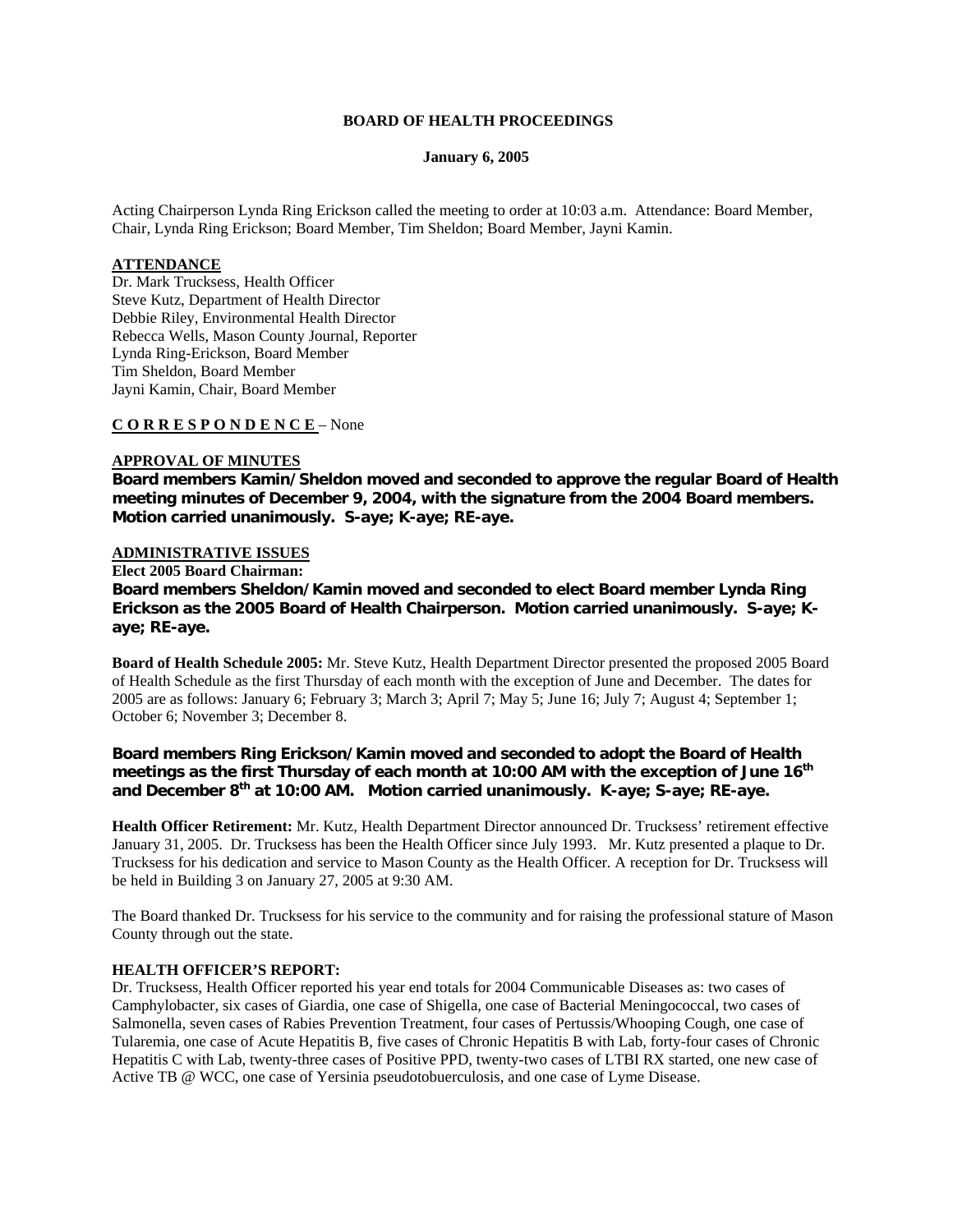### **BOARD OF HEALTH PROCEEDINGS January 6, 2005 - PAGE 2**

Dr. Trucksess reported one hundred thirty-five cases of Sexually Transmitted Diseases in 2004.

Dr. Trucksess reported a new drug developed for Turburculosis (TB).

Mr. Kutz stated there have not been any active cases of TB in Mason County this year and felt it was because of the aggressive treatment given for Latent TB. Latent TB is inactive TB and if treated it should prevent active TB.

Mr. Kutz stated most of the work that is done for communicable Diseases and TB prevention is not well represented by the Health Officers report each month. There are times when an investigation is done on a reported communicable disease before it is found it needs to be turned over to another county to complete. The case usually is turned over to the county in which they live. There was a Mason County resident that moved to another state and was diagnosed with multi-drug resistant TB that required extensive long-term hospitalization. Currently Mason County Health Department staff are still investigating the contacts of that patient to ensure they did not have the disease transmitted to them while this person lived here. Mr. Kutz stated there are times that active TB cases become the responsibility of the County Health Department to ensure those people are treated. A multi-drug resistant case of TB if the person is non-compliant and is sick could cost a Health Department thousands of dollars in treatment.

## **PERSONAL HEALTH ISSUES** - None

### **ENVIROMENTAL HEALTH ISSUES**

#### **Onsite Advisory Committee:**

Ms. Debbie Riley, Environmental Health Director announced there are open positions on the Onsite Advisory Committee. Ms. Riley requested the Board approve letters to be sent out thanking Mr. Pacey, Dale Tahja, and Dick Younker for their service on the Onsite Advisory Committee. She requested the Board reappoint Don Wolliscroft, Brett Bishop, and Toby Tahja Syrett to the Onsite Advisory Committee for an additional term. Ms. Riley recommended appointment of Guy Grayson, Jim Henry, William Russell, Jeff Heinis, and Brent Fox to be members of the Onsite Advisory Committee. She is also recommending Cindy Waite to be the Mason County Department of Health Services representative.

Ms. Kamin asked what the role of the role of the Onsite Advisory Committee is.

Ms. Riley stated the Committee advises the Health Department on policies, procedures and assists with the new rules and regulations. If the staff want to make changes or customize to better serve the citizens of Mason County it is presented to the Committee for suggestions and advice. The Committee is made up of a designer, installer, O&M specialist, a pumper, and a shellfish grower, people from the watershed and a citizen at large. The Committee still has an opening for someone from the construction industry and the realtor association.

Ms. Riley said that 2005 would be exceptionally busy because the state onsite regulation WAC 246 272 was rewritten and will be a very extensive project to implement. She is planning on attending the State Board of Health in March 2005 to see the new regulation presented. Once the State Board of Health takes action on the code then the local health departments will adapt and make changes to their policies to codify the state regulation into the Mason County Code.

Ms. Ring Erickson stated she understood by reading the by-laws that specific categories of people make up the Onsite Advisory Committee. She asked if the people being re-appointed and the recommended new people fit into the categories needed.

Ms. Riley replied that the recommended people she listed are professionals that can give the industry input from the specific areas that the codes apply to.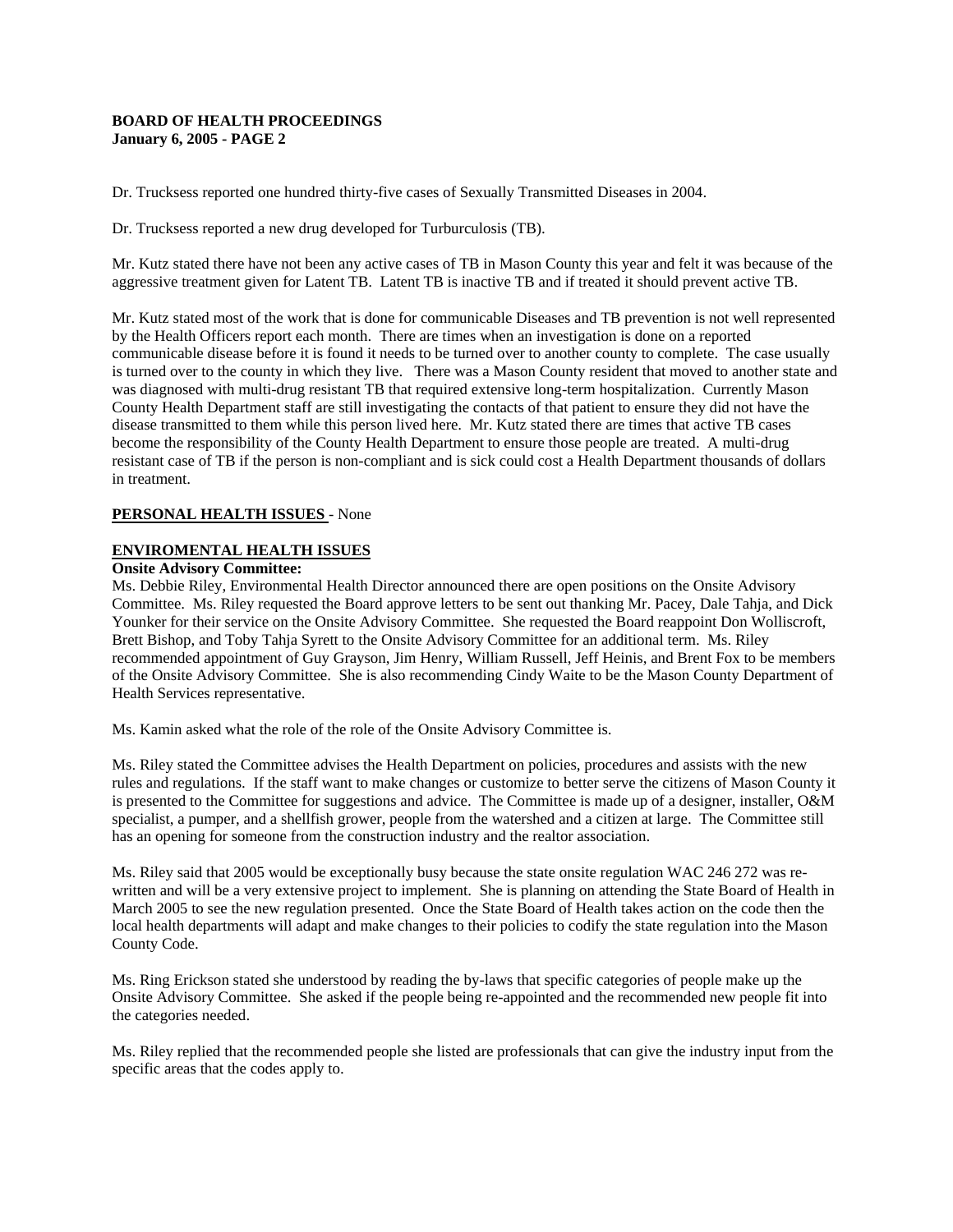## **BOARD OF HEALTH PROCEEDINGS January 6, 2005 - PAGE 3**

**Board members Kamin/Sheldon moved and seconded to appoint Guy Grayson, Jim Henry, William Russell, Jeff Heinis, and Brent Fox to the Mason County Health Services Onsite Advisory Committee and appoint Cindy Waite as the Mason County Department of Health Services representative with the term of offices as three years. Motion carried unanimously. K-aye; S-aye; RE-aye.**

### **Drug Lab Presentation:**

Ms. Riley introduced Ms. Rose Swier & Ms. Amy Georgeson, Environmental Health (EH) Specialist. They follow up on solid waste complaints, which is how it is operated in Mason County. The state law requires the health authority to post the residence for non-occupancy if there are dangerous chemicals located. Ms. Swier and Ms. Georgeson do community presentations to the tribes, schools, social workers, and realtors.

Ms. Swier and Ms. Georgeson gave a PowerPoint presentation on using methamphetamine and manufacturing it in a home drug lab. The presentation reviewed the common signs of a person using drugs, and the chemicals used to cook methamphetamine and the toxic compounds and byproducts resulting from its manufacture produce toxic fumes, vapors, and spills. The method of identifying, posting and cleaning a drug lab site was presented. Children living at methamphetamine labs or in homes where the parents are addicted are at increased risk for severe neglect and are more likely to be physically and sexually abused by members of their own family and known individuals at the site.

The complete PowerPoint presentation is on file at the Environmental Health Department.

Ms. Riley presented and reviewed the 2004 Environmental Health statistics.

Ms. Riley requested the Board of Health meeting be continued to right after the January 25, 2005 Commissioner meeting to appoint an acting Health Officer.

## **ENVIROMENTAL HEALTH WAIVERS/VARIANCES**

Ms. Riley reviewed the process of the Environmental Health waivers and variances. She explained they are courtesy copies for review and no action needs to be taken on them. The Board divides them by the Commissioner District the residence is in.

Environmental Health waivers and variances were submitted to the Board by Ms. Riley.

#### **ADJOURNED**

The Board of Health meeting was continued to January 25, 2005 to begin directly after the regular Commission meeting.

## **Board members Sheldon/Kamin moved and seconded to continue the Board of Health meeting until January 25, 2005. Motion carried unanimously. K-aye; S-aye; RE-aye.**